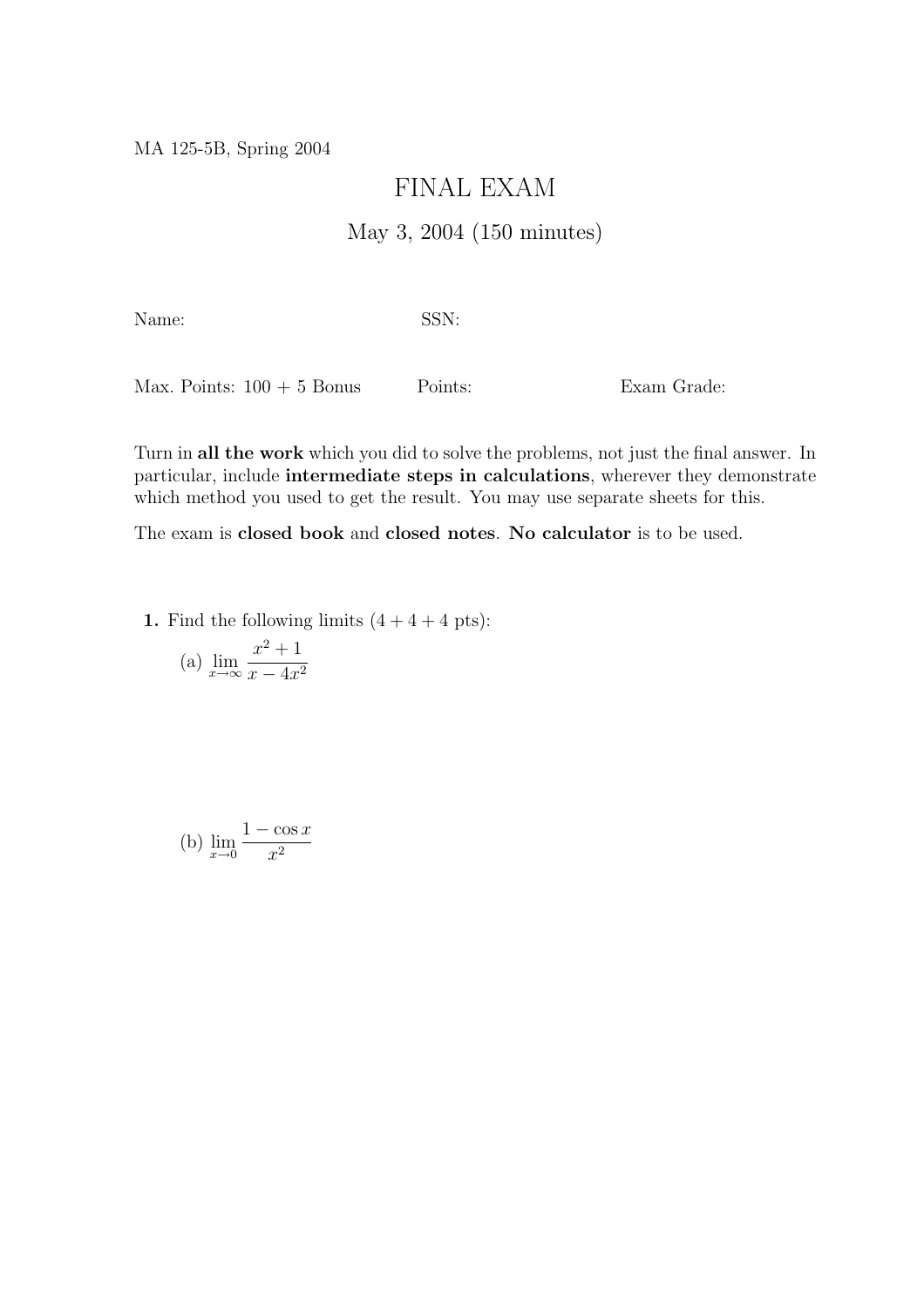(c) 
$$
\lim_{x \to \infty} \frac{\ln x}{x}
$$

2. Use the definition of the derivative to find  $f'(x)$  for the function  $f(x) = x^3$  (5 pts).

**3.** Find the equation for the tangent line to the graph of the function  $f(x) = \ln(x^2-3)$ at the point  $(x, y) = (2, 0)$  (5 pts).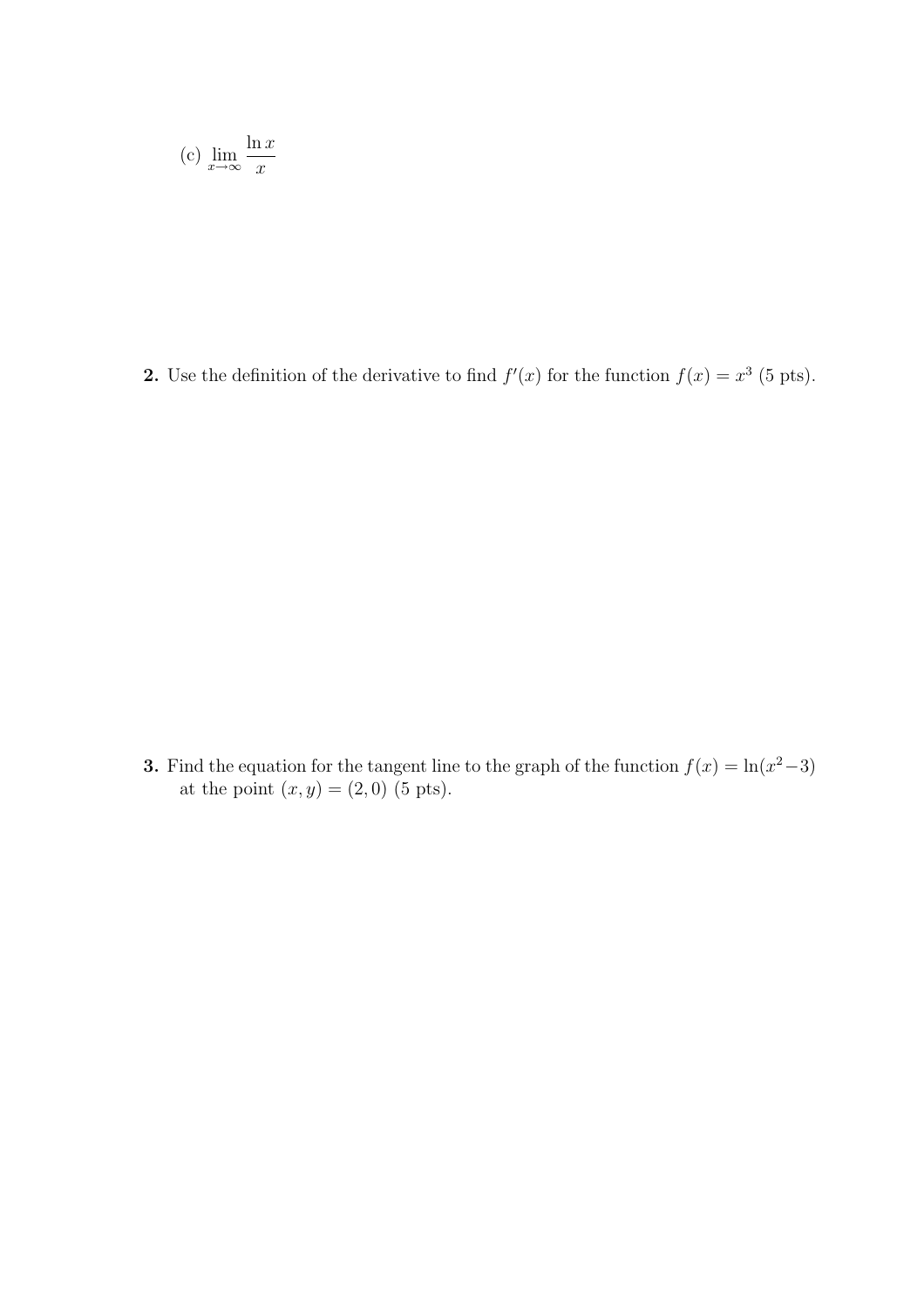- 4. The graph of the derivative  $f'$  of a function  $f$  is provided. Use it to find the following:
	- (a) intervals of increase and decrease for  $f(2 \text{ pts}),$

(b) local minima and local maxima of  $f(2 \text{ pts}),$ 

(c) intervals where the graph of  $f$  is concave upwards or concave downwards  $(2)$ pts),

(d) inflection points of  $f(2 \text{ pts})$ .

(e) Assume that  $f(0) = 0$ . Sketch the graph of f (4 pts).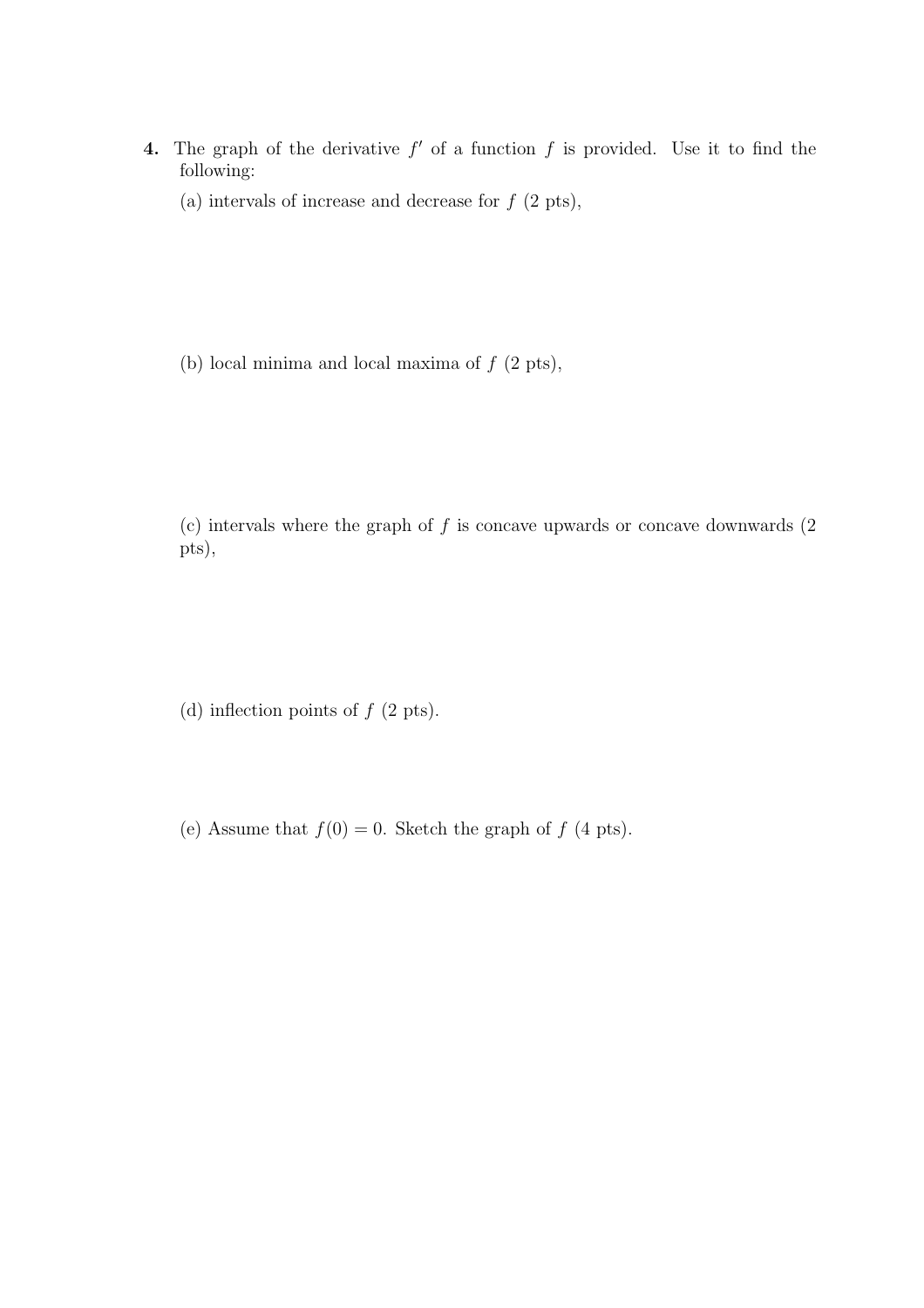**5.** Find the derivative  $f'(x)$  for the following functions  $(4 + 4 + 4 + 4)$  pts): (a)  $f(x) = x \sin x$ 

(b) 
$$
f(x) = 3e^{3x} + e^{x^3}
$$

(c) 
$$
f(x) = \frac{x^2 - 1}{x^2 + 1}
$$

(d) 
$$
f(x) = \sqrt{\tan(2x)}
$$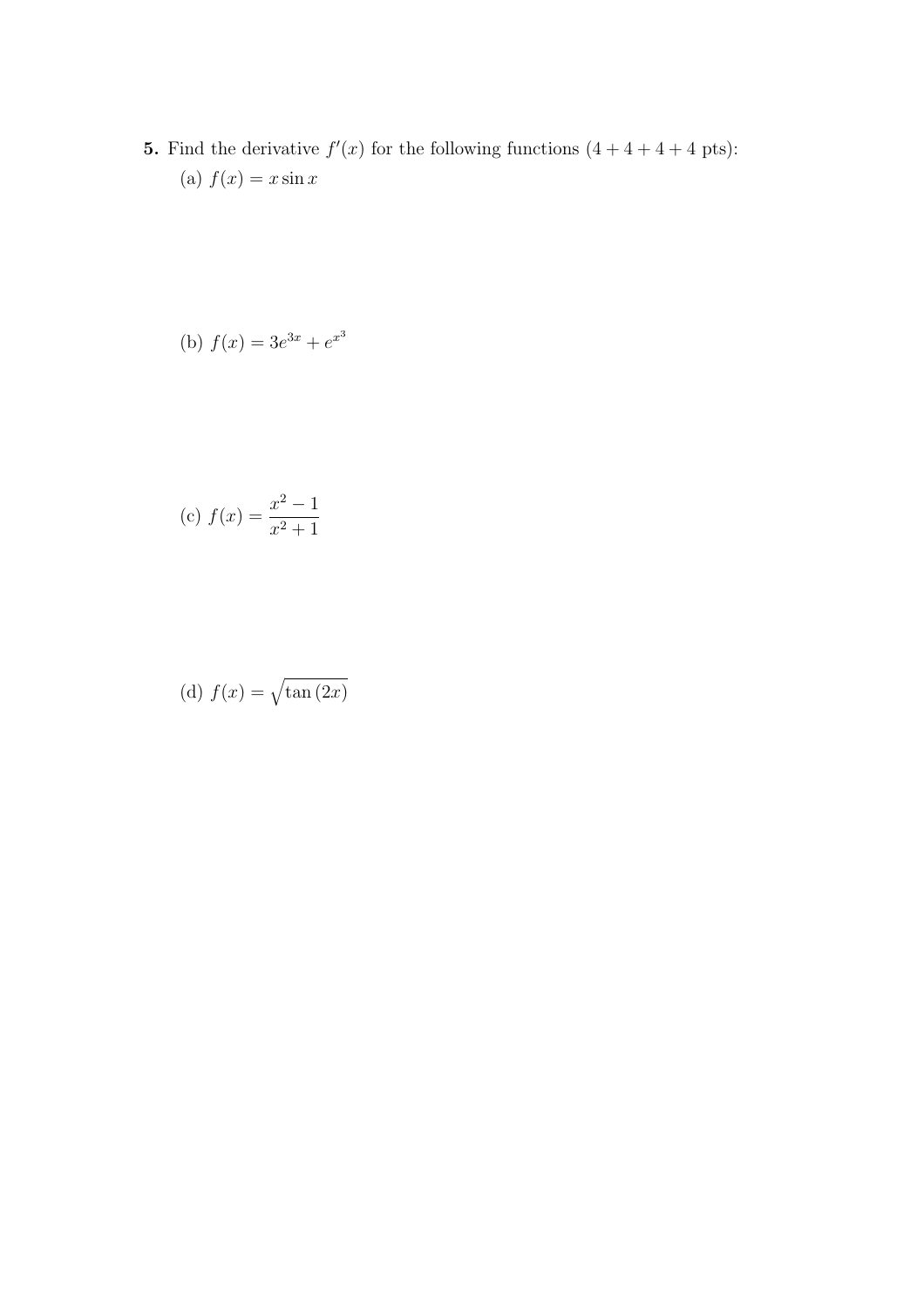6.<sup>\*</sup> (a) Use implicit differentiation to find y' in terms of x and y for the curve  $x^3y =$  $y^3 + x^3$ . (5 pts)

7. Find all critical numbers as well as the absolute maximum and absolute minimum of  $f(x) = x^3 - 3x^2 + 1$  in the domain  $-\frac{1}{2} \le x \le 4$ . (8 pts)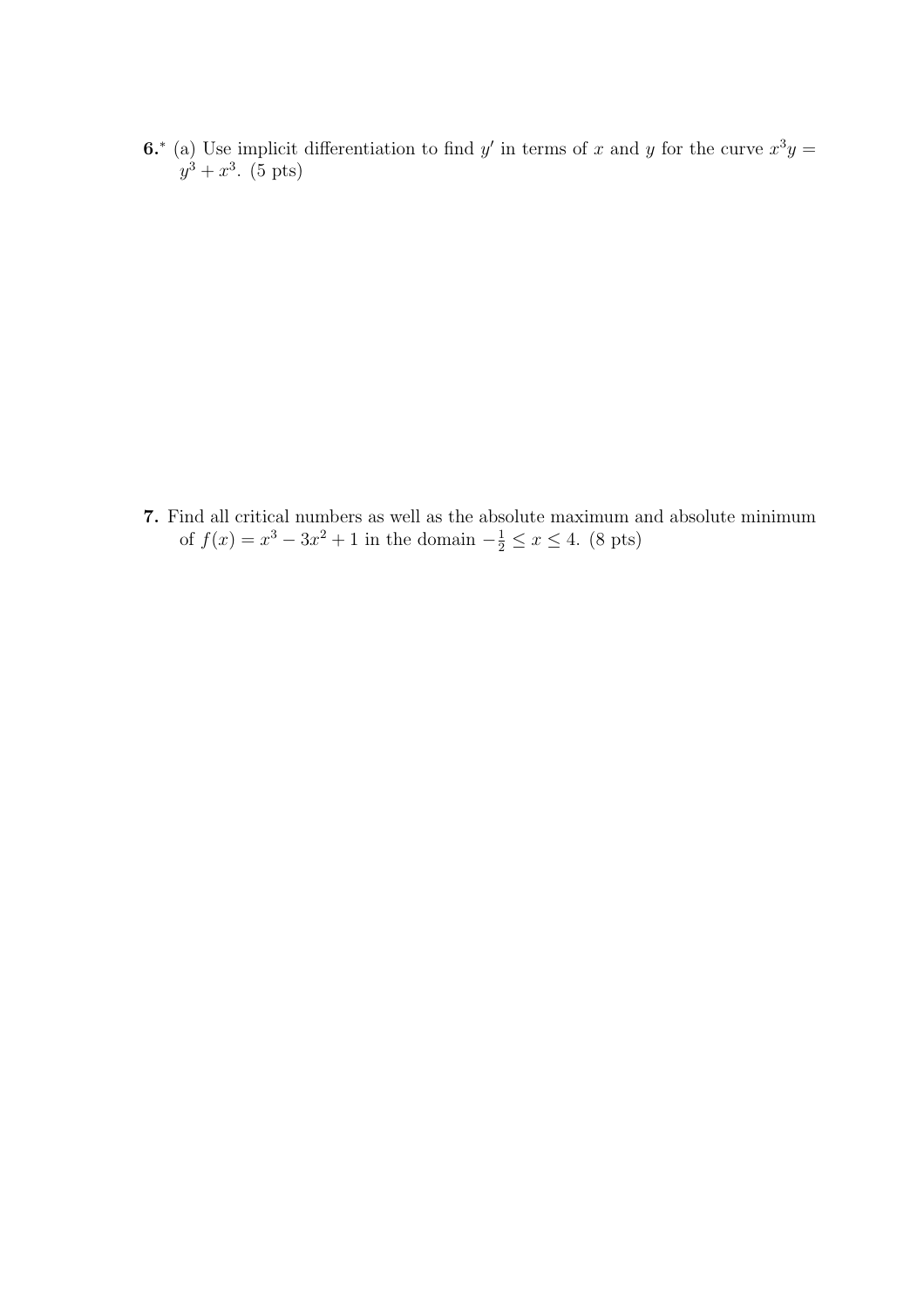8. Find the point on the line  $y = -2x + 2$  which has the shortest distance from the origin. (8 pts)

9. (a) State the Mean Value Theorem. (3 pts)

(b) State the Evaluation Theorem. (3 pts)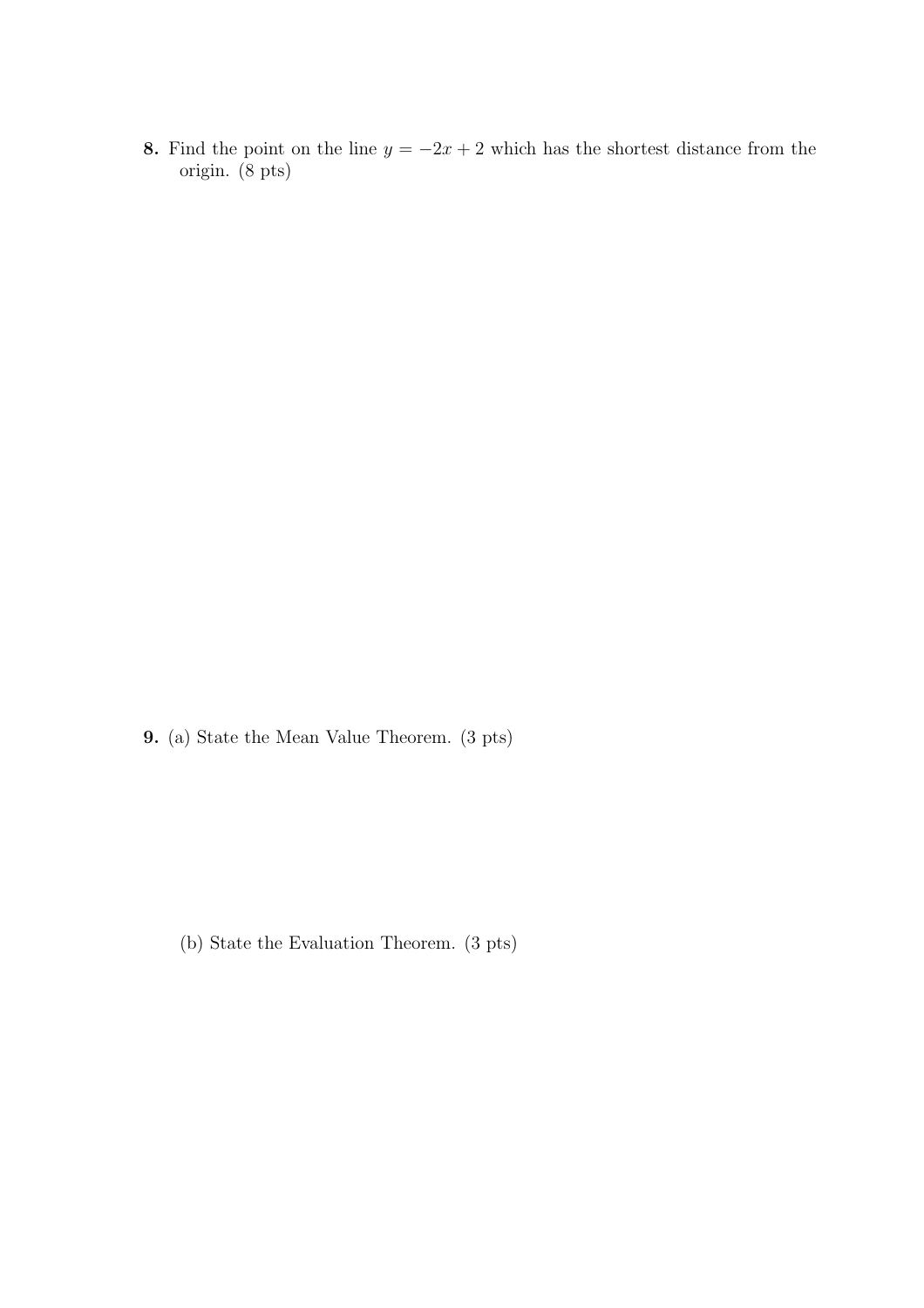**10.** Let  $f(x) = \sin x$ .

(a) Find the definite integral of f from  $x = 0$  to  $x = 2\pi$ . (4 pts)

(b) Find the total area between the graph of f and the x-axis from  $x = 0$  to  $x = 2\pi$ . (4 pts)

11. Calculate the following definite and indefinite integrals:  $(4 + 4 + 4$  pts) (a)  $\int_1^4$  $\bar{x}$  − √  $\frac{-\sqrt{x}}{2}$  $\overline{x}$  $dx$ 

(b) 
$$
\int_0^1 10^x dx
$$